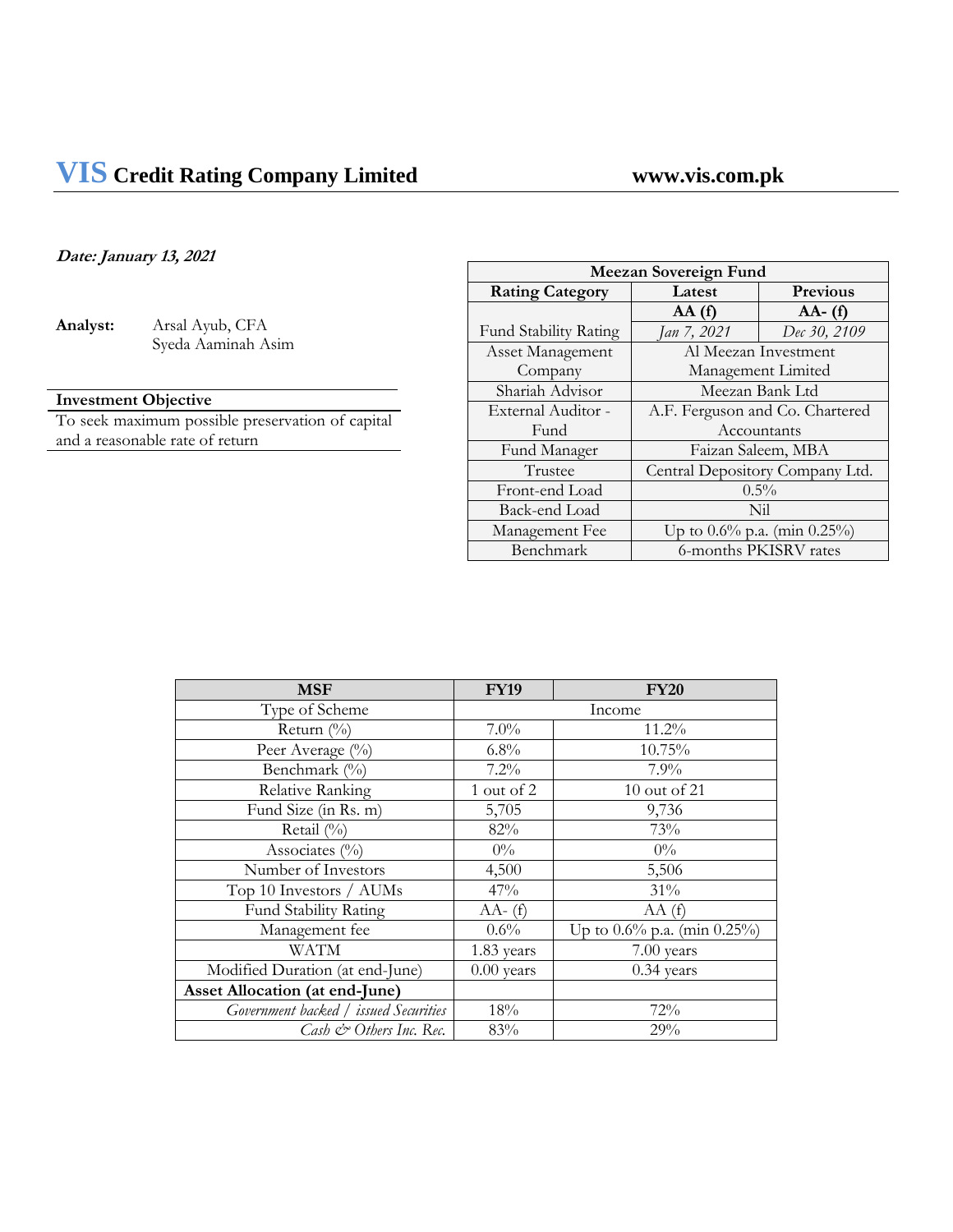

Launched in Feb 2010, Meezan Sovereign Fund (MSF) is an open ended Shariah compliant sovereign fund designed to offer competitive returns to investors through deploying resources primarily in government backed Shariah compliant debt securities.

As at end-November 2020, MSF's net assets have increased to Rs. 8.7b (FY20: Rs. 9.7b; FY19: Rs. 5.7b).

| Description                                                                              | Min.<br>Rating | Min-Max<br>Limits                       |     |
|------------------------------------------------------------------------------------------|----------------|-----------------------------------------|-----|
| Shariah compliant fixed<br>income Government securities<br>(including sukuks)            | N/A            | $70\% - 100\%$                          |     |
| Cash in bank accounts of<br>Islamic banks & Islamic<br>windows of conventional           | $A+$           | 10%                                     | 10% |
| banks. Government securities<br>with $\leq$ 90 days maturity                             | $AA-$          |                                         | 30% |
| Shariah compliant spread<br>transactions in government<br>securities                     | N/A            | $0\% - 40\%$                            |     |
| Bank deposits in licensed<br>Islamic banks & Islamic<br>windows of conventional<br>banks | $AA -$         | $0\% - 25\%$                            |     |
| Shariah Compliant non-traded<br>securities with maturity<br>exceeding six (6) months.    | $AA -$         | $0\% - 15\%$                            |     |
| Authorized Shariah compliant<br>investment outside Pakistan                              | N/A            | $0\%$ - As<br>allowed by<br><b>SECP</b> |     |

**Table 1: Offering document (extract)**

| Subject to SECP and other |     |             |
|---------------------------|-----|-------------|
| regulatory approval,      |     | $0\%$ - As  |
| investment in Shariah     | N/A | allowed by  |
| compliant debt and money  |     | <b>SECP</b> |
| market securities         |     |             |

Investment Committee (IC) comprises Chief Executive Officer (CEO), Chief Investment Officer (CIO), Head of Research, Head of Fixed Income, Head of Risk Management and fund managers. Decision making is done on consensus basis.

### **Asset Allocation**

#### **Table 2: Asset Allocation**

| <b>Asset Allocation</b>                  |     |        | $\lceil$ lun'19   $\lceil$ lun'20   Average |
|------------------------------------------|-----|--------|---------------------------------------------|
| Government backed / issued<br>Securities | 18% | $72\%$ | $34\%$                                      |
| Cash and other receivables               | 83% | $29\%$ | 33%                                         |

As per the offering document, MSF is required to maintain a minimum 70% of net assets in government backed/issued securities at all times. However, barring few months, fund's asset allocation has largely remained noncompliant with aforesaid stipulation during FY20.

## **Credit Quality**

During FY20 on a monthly average basis the fund managed to park 79% of its assets in AAA rated issue/issuer complying with the credit quality requisites for the assigned ratings.

Table 3: Credit Quality Summary- FY20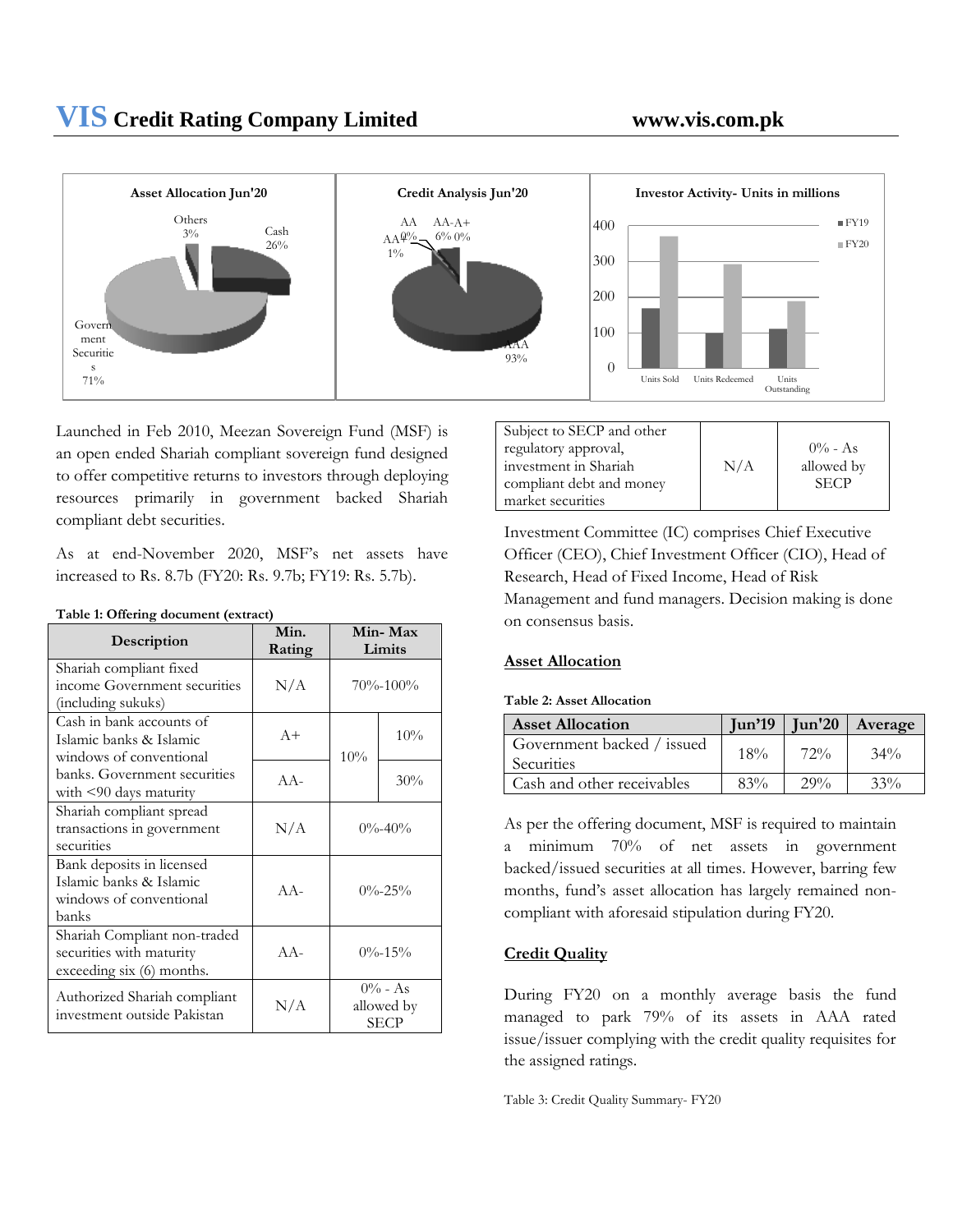| <b>Credit Quality</b> | Average        | Maximum | Minimum |
|-----------------------|----------------|---------|---------|
| AAA                   | 79%            | 95%     | $64\%$  |
| $AA+$                 | $1\%$          | $3\%$   | $0.3\%$ |
| АA                    | $4\frac{0}{0}$ | 13%     | $0\%$   |
| A A -                 | $8\%$          | $24\%$  | $0\%$   |
|                       | $3\%$          | 80/     | $0\%$   |

#### **Market Risk**

**Table 4: Modified Duration**

| Month           | <b>Modified Duration (Days)</b> |
|-----------------|---------------------------------|
| July'19         | 5                               |
| Aug'19          | $\theta$                        |
| Sept'19         | 47                              |
| Oct'19          | 50                              |
| Nov'19          | 50                              |
| Dec'19          | 43                              |
| Jan'20          | 38                              |
| Feb'20          | 31                              |
| Mar'20          | 43                              |
| Apr'20          | 36                              |
| May'20          | 88                              |
| $\text{Jun}'20$ | 61                              |

Maximum duration during FY20 was reported at 88 days in May'20 which is below the limit of 180 days as per policy and criteria for an AA- rated fund.

### **Liquidity Profile**

AUM profile of the fund has declined in terms of investor concentration with top 10 investors accounting for 31% (FY19: 47%) of total net assets at year end-FY20. Moreover, retail proportion of total fund base has also decreased to 73% (FY19: 82%) on the back of decrease in the number of retail investors However, Performance ranking of the fund vis-à-vis peers has improved.